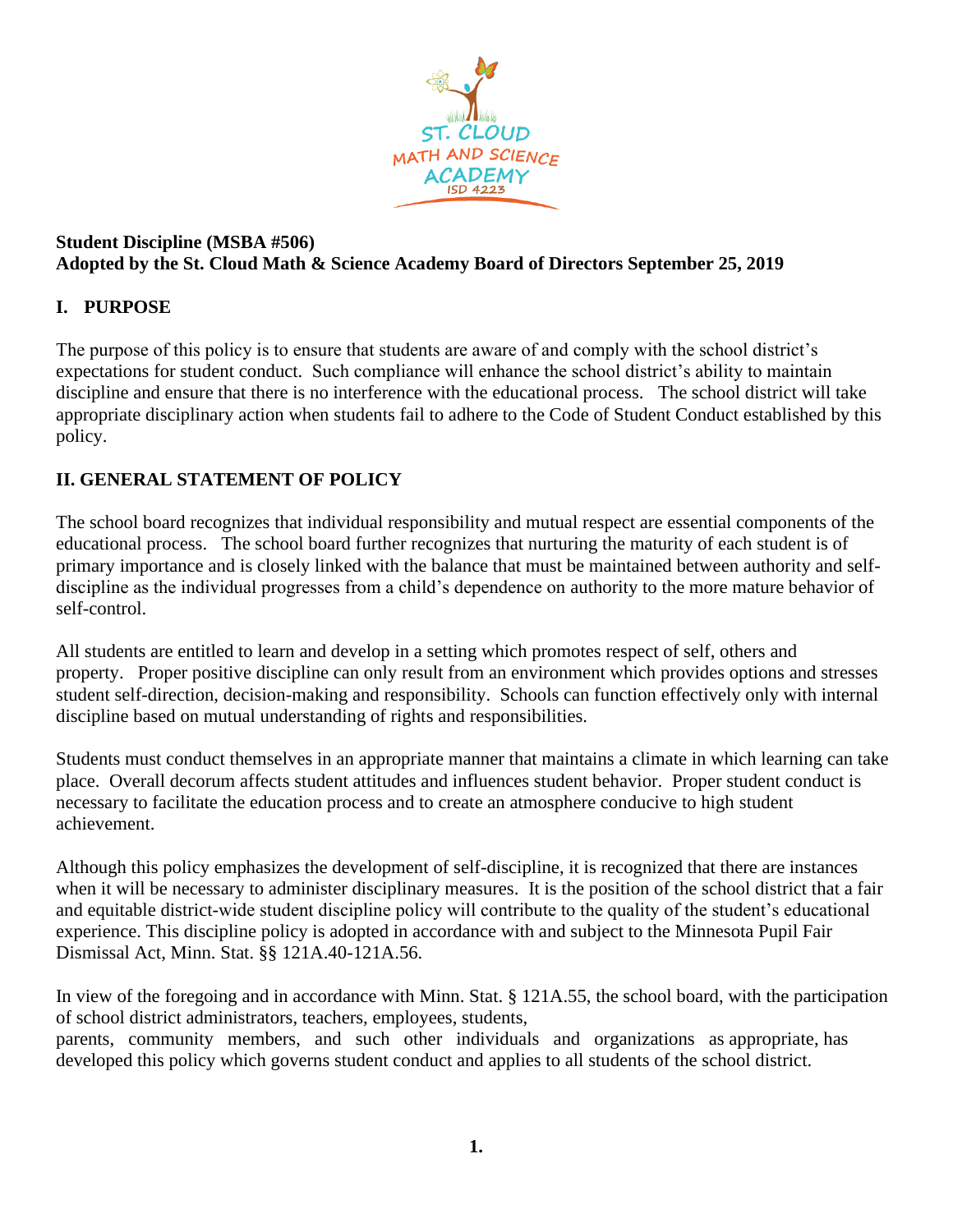# **III. AREAS OF RESPONSIBILITY**

A. The School Board. The school board holds all school personnel responsible for the maintenance of order within the school district and supports all personnel acting within the framework of this discipline policy.

B. Executive Director: The Executive Director shall establish guidelines and directives to carry out this policy, hold all school personnel, students and parents responsible for conforming to this policy, and support all school personnel performing their duties within the framework of this policy. The superintendent shall also establish guidelines and directives for using the services of appropriate agencies for assisting students and parents. Any guidelines or directives established to implement this policy shall be submitted to the school board for approval and shall be attached as an addendum to this policy.

C. Principal(s). The school principal is given the responsibility and authority to formulate building rules and regulations necessary to enforce this policy, subject to final school board approval. The principal shall give direction and support to all school personnel performing their duties within the framework of this policy. The principal shall consult with parents of students conducting themselves in a manner contrary to the policy. The principal shall also involve other professional employees in the disposition of behavior referrals and shall make use of those agencies appropriate for assisting students and parents. A principal, in exercising his or her lawful authority, may use reasonable force when it is necessary under the circumstances to correct or restrain a student or prevent bodily harm or death to another.

D. Teachers. All teachers shall be responsible for providing a well-planned teaching/learning environment and shall have primary responsibility for student conduct, with appropriate assistance from the administration. All teachers shall enforce the Code of Student Conduct. In exercising the teacher's lawful authority, a teacher may use reasonable force when it is necessary under the circumstances to correct or restrain a student or prevent bodily harm or death to another.

E. Other School District Personnel. All school district personnel shall be responsible for contributing to the atmosphere of mutual respect within the school. Their responsibilities relating to student behavior shall be as authorized and directed by the executive director. A school employee, school bus driver, or other agent of a school district, in exercising his or her lawful authority, may use reasonable force when it is necessary under the circumstances to restrain a student or prevent bodily harm or death to another.

F. Parents or Legal Guardians. Parents and guardians shall be held responsible for the behavior of their children as determined by law and community practice. They are expected to cooperate with school authorities and to participate regarding the behavior of their children.

G. Students. All students shall be held individually responsible for their behavior and for knowing and obeying the Code of Student Conduct and this policy.

H. Community Members. Members of the community are expected to contribute to the establishment of an atmosphere in which rights and duties are effectively acknowledged and fulfilled.

# **IV. STUDENT RIGHTS**

All students have the right to an education and the right to learn.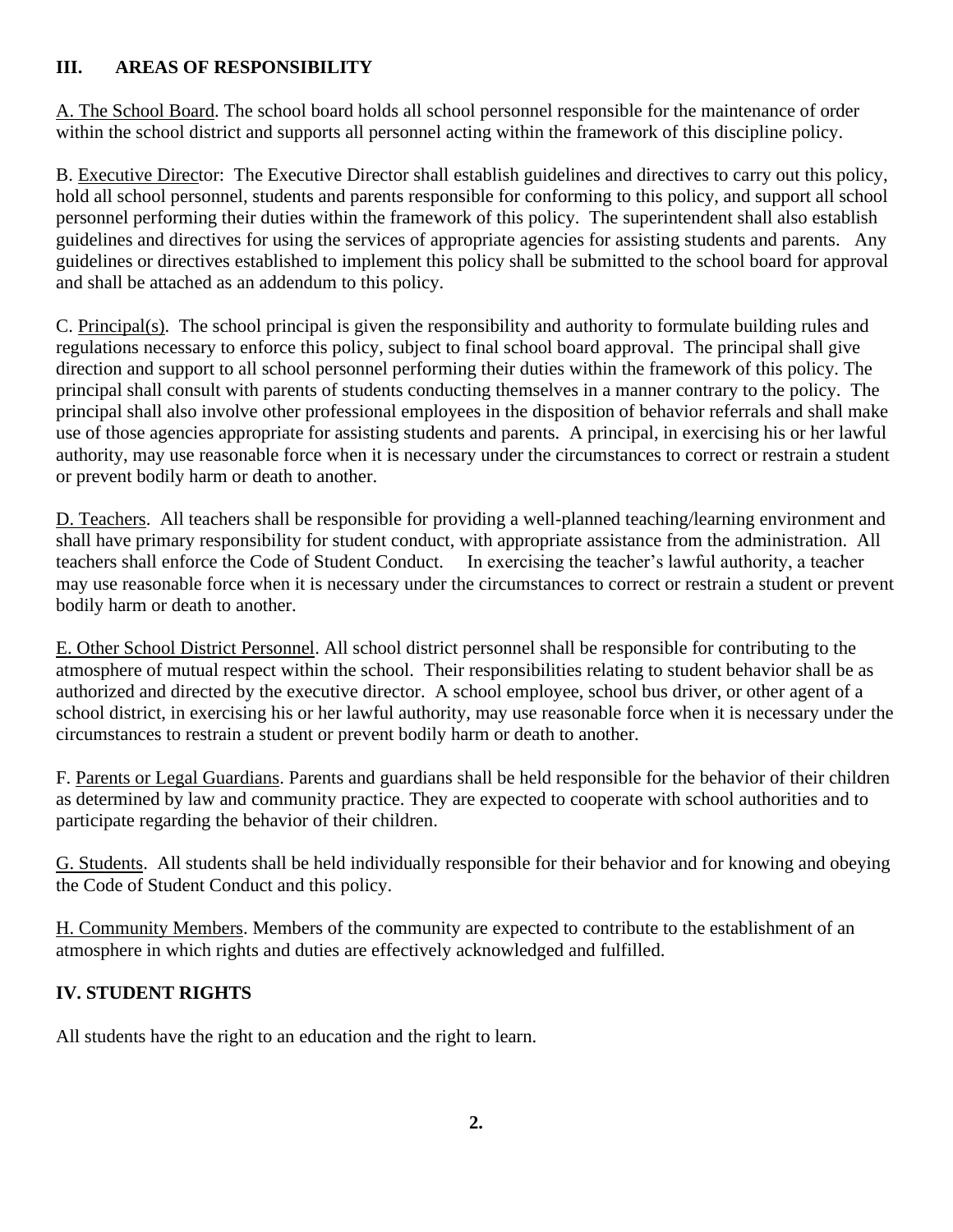#### **V. STUDENT RESPONSIBILITIES**

All students have the responsibility:

A. For their behavior and for knowing and obeying all school rules, regulations, policies and procedures;

B. To attend school daily, except when excused, and to be on time to all classes and other school functions;

C. To pursue and attempt to complete the courses of study prescribed by the state and local school authorities;

D. To make necessary arrangements for making up work when absent from school; E. To assist the school staff in maintaining a safe school for all students;

E. To be aware of all school rules, regulations, policies and procedures, including those in this policy, and to conduct themselves in accord with them;

F. To assume that until a rule or policy is waived, altered or repealed, it is in full force and effect;

G. To be aware of and comply with federal, state and local laws;

H. To volunteer information in disciplinary cases should they have any knowledge relating to such cases and to cooperate with school staff as appropriate;

I. To respect and maintain the school's property and the property of others;

J. To dress and groom in a manner which meets standards of safety and health and common standards of decency and which is consistent with applicable school

K. To dress and groom in a manner which meets standards of safety and health and common standards of decency and which is consistent with applicable school district policy;

L. To avoid inaccuracies in student newspapers or publications and refrain from indecent or obscene language;

M. To conduct themselves in an appropriate physical or verbal manner; and

N. To recognize and respect the rights of others.

# **VI. CODE OF STUDENT CONDUCT**

A. The following are examples of unacceptable behavior subject to disciplinary action by the school district. These examples are not intended to be an exclusive list. Any student who engages in any of these activities shall be disciplined in accordance with this policy. This policy applies to all school buildings, school grounds, school property; school sponsored activities or trips; school bus stops, school buses, school vehicles, school contracted vehicles, or any other vehicles approved for school district purposes; the area of entrance or departure from school premises or events; and all school-related functions. This policy also applies to any student whose conduct at any time or in any place interferes with or obstructs the mission or operations of the school district or the safety or welfare of the student, other students, or employees.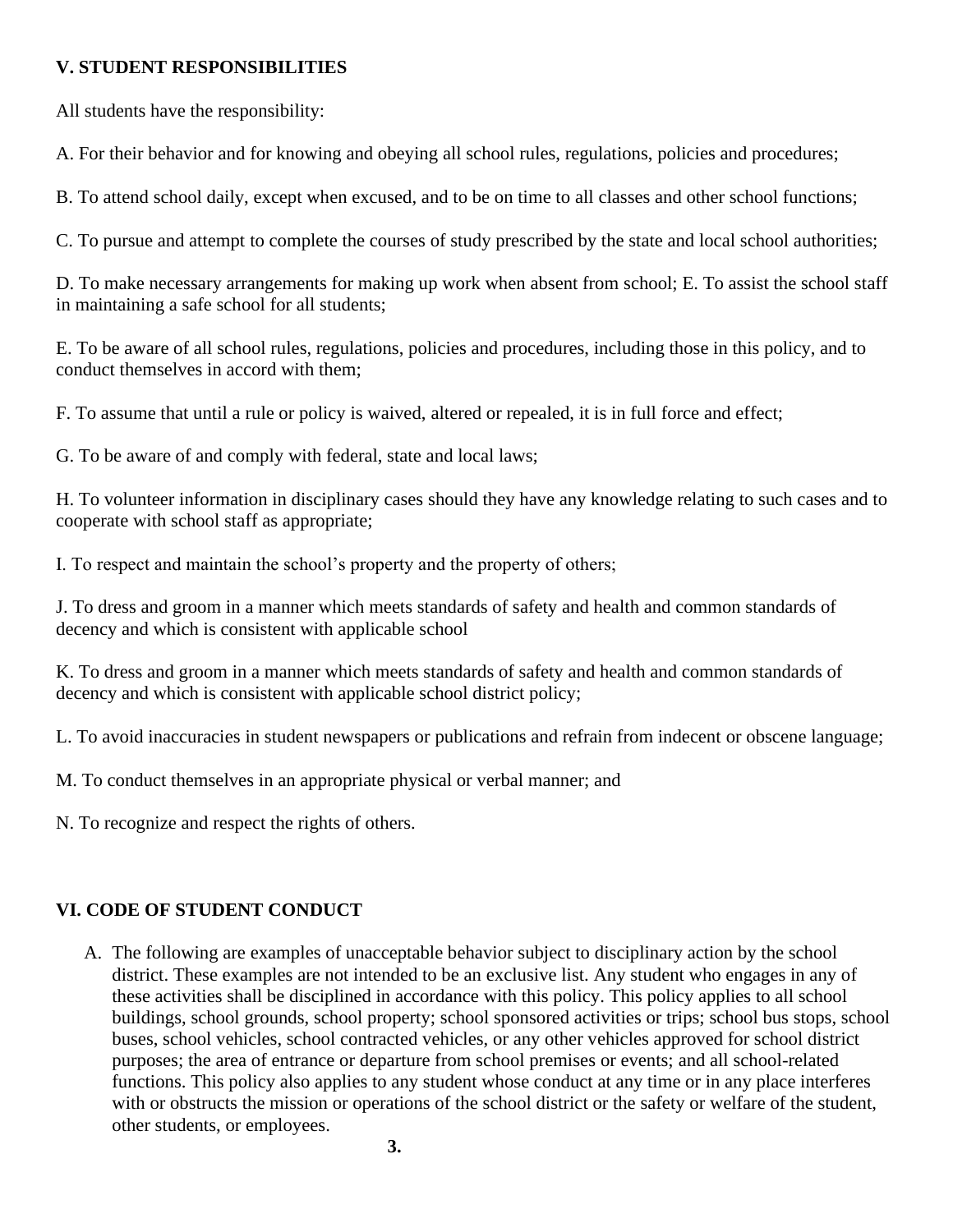- 1. Violations against property including, but not limited to, damage to or destruction of school property or the property of others, failure to compensate for damage or destruction of such property, arson, breaking and entering, theft, robbery, possession of stolen property, extortion, trespassing, unauthorized usage, or vandalism;
- 2. The use of profanity or obscene language, or the possession of obscene materials;
- 3. Gambling, including, but not limited to, playing a game of chance for stakes;
- 4. Hazing;
- 5. Attendance problems including, but not limited to, truancy, absenteeism, tardiness, skipping classes, or leaving school grounds without permission;
- 6. Opposition to authority using physical force or violence;
- 7. Using, possessing, or distributing tobacco or tobacco paraphernalia;
- 8. Using, possessing, distributing, or being under the influence of alcohol or other intoxicating substances or look-alike substances;
- 9. Using, possessing, distributing, or being under the influence of narcotics, drugs or other controlled substances, or look-alike substances, except prescribed by a physician, including one sharing prescription medication with another student;
- 10. Using, possessing, or distributing items or articles that are illegal or harmful to persons or property including, but no limited to, drug paraphernalia
- 11. Using, possessing, or distributing weapons, or look-alike weapons or other dangerous objects;
- B. Violation of the school district Weapons Policy
- 13. Possession of ammunition including, but not limited to, bullets or other projectiles
- 14. Possession, use, or distribution of explosives or any compound or mixture, the primary or common purpose or intended use of which is to function as an explosive;
- 15. Possession, use, or distribution of fireworks or any substance or combination of substances or article prepared for the purpose of producing a visible or an audible effect by combustion, explosion, deflagration or detonation;
- 16. Using an ignition device, including a butane or disposable lighter or matches, inside an educational building and under circumstances where there is a risk of fire, except where the device is used in a manner authorized by the school;
- 17. Violation of any local, state or federal law as appropriate;
- 18. Acts disruptive of the educational process, including, but not limited to, disobedience, disruptive or disrespectful behavior, defiance of authority, cheating, insolence, insubordination, failure to identify oneself, improper activation of fire alarms, or bomb threats;
- 19. Possession of nuisance devices or objects which cause distractions and may facilitate cheating including, but not limited to, pagers, radios, and phones, including picture phones;
- 20. Violation of school bus or transportation rules or the school bus safety policy;
- 21. Violation of parking or school traffic rules and regulations, including, but not limited to, driving on school property in such a manner as to endanger persons or property;
	- 22. Violations of directives of guidelines relating to lockers or improperly gaining access to a school locker;
- 23. Possession or distribution of slanderous, libelous or pornographic materials;
- 24. Student attire or personal grooming which creates a danger to health or safety or creates a disruption to the educational process, including clothing which bears a message which is lewd, vulgar, or obscene, apparel promoting products or activities that are illegal for use by minors, or clothing containing objectionable emblems, signs, words, objects, or pictures communicating a message that is racist, sexist, or otherwise derogatory to a protected minority group or which connotes gang membership;
- 25. Criminal activity;
- 26. Falsification of any records, documents, notes or signatures;
- 27. Tampering with, changing, or altering records or documents of the school district by any method including, but not limited to, computer access or other electronic means;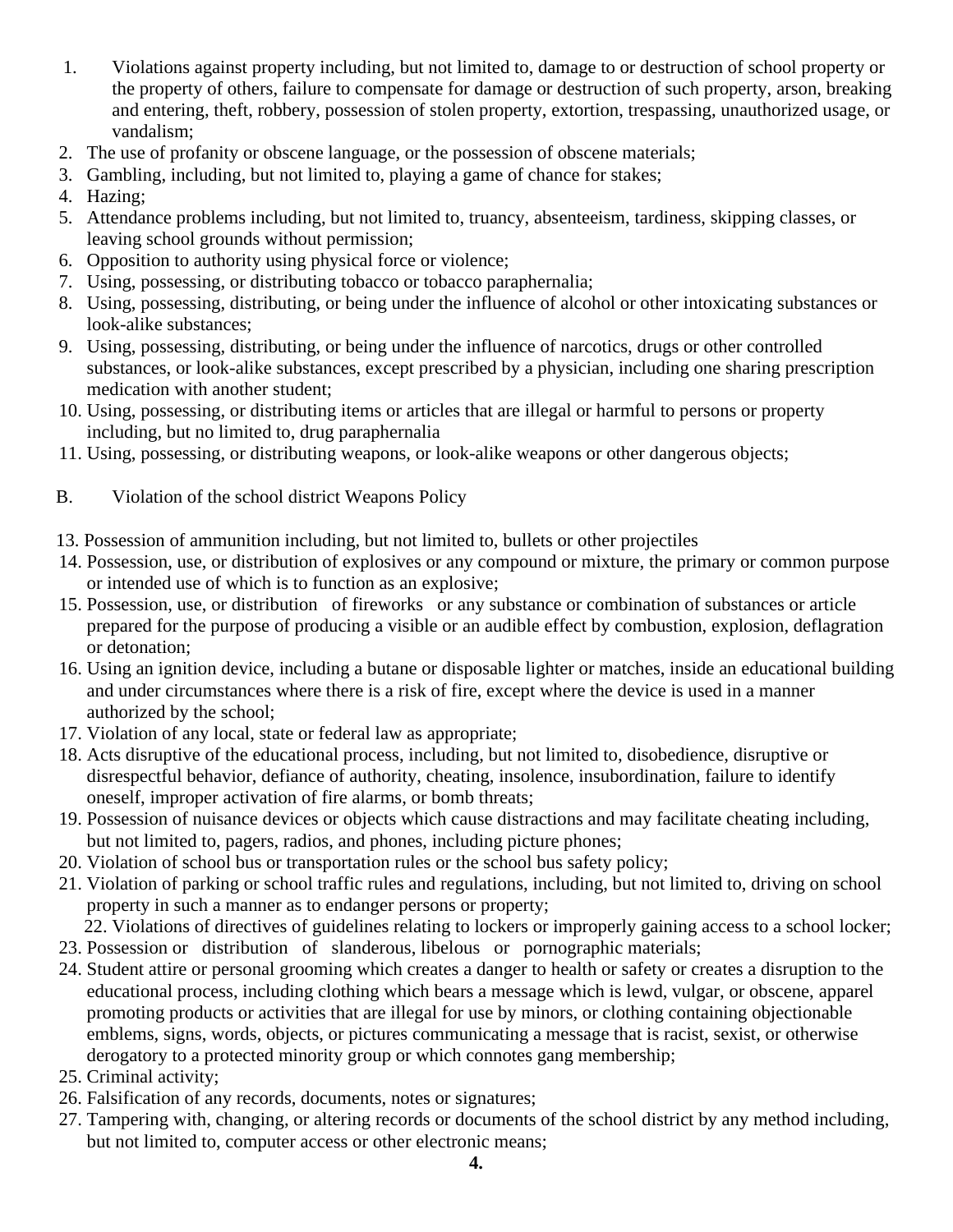- 28. Scholastic dishonesty which includes, but is not limited to, cheating on a school assignment or test, plagiarism, or collusion, including the use of picture phones or other technology to accomplish this end;
- 29. Impertinent or disrespectful language toward teachers or other school district personnel;
- 30. Violations of Harassment and Violence policies
- 31. Actions, including fighting or any other assaultive behavior, which causes or could cause injury to the student or other persons or which otherwise endangers the health, safety, or welfare of teachers, students, other school district personnel, or other persons;
- 32. Committing an act which inflicts great bodily harm upon another person, even though accidental or a result of poor judgment;
- 33. Violations against persons, including, but not limited to, assault or threatened assault, fighting, harassment, interference or obstruction, attack with a weapon, or look-alike weapon, sexual assault, illegal or inappropriate sexual conduct, or indecent exposure;
- 34. Verbal assaults, or verbally abusive behavior, including, but not limited to, use of language that is discriminatory, abusive, obscene, threatening, intimidating or that degrades other people;

35. Bullying or intimidation in all forms including electronic forms, forms involving Internet use, an intentional gesture or a written verbal or physical act or threat that a reasonable person under the circumstances should know has the effect of the following:

- harming a student;
- damaging a student's property;
- placing a student in reasonable fear of harm to his or her person or property; or
- creating a hostile educational environment for a student.
- 36. Physical or verbal threats including, but not limited to, the staging or reporting of dangerous or hazardous situations that do not exist;
- 37. Inappropriate, abusive, threatening, or demeaning actions based on race, color, creed, religion, sex, marital status, status regarding public assistance, disability, national origin or sexual orientation;
- 38. Violation of school rules, regulations, policies, or procedures;
- 39. Other acts, as determined by the school district, which are disruptive of the educational process or dangerous or detrimental to the student or other students,

school district personnel or surrounding persons, or which violate the rights of others or which damage or endanger the property of the school, or which otherwise interferes with or obstruct the mission or operations of the school district or the safety or welfare of students or employees.

# **VII. DISCIPLINARY ACTION OPTIONS**

It is the general policy of the school district to utilize progressive discipline to the extent reasonable and appropriate based upon the specific facts and circumstances of student misconduct. The specific form of discipline chosen in a particular case is solely within the discretion of the school district. At a minimum, violation of school district rules, regulations, policies or procedures will result in discussion of the violation and a verbal warning. The school district shall, however, impose more severe disciplinary sanctions for any violation, including exclusion or expulsion, if warranted by the student's misconduct, as determined by the school district. Disciplinary action may include, but is not limited to, one or more of the following:

A. Student conference with teacher, principal, counselor or other school district personnel, and verbal warning;

- B. Parent contact;
- C. Parent conference;
- D. Removal from class;
- E. In-school suspension;
- F. Suspension from extracurricular activities;
- G. Detention or restriction of privileges;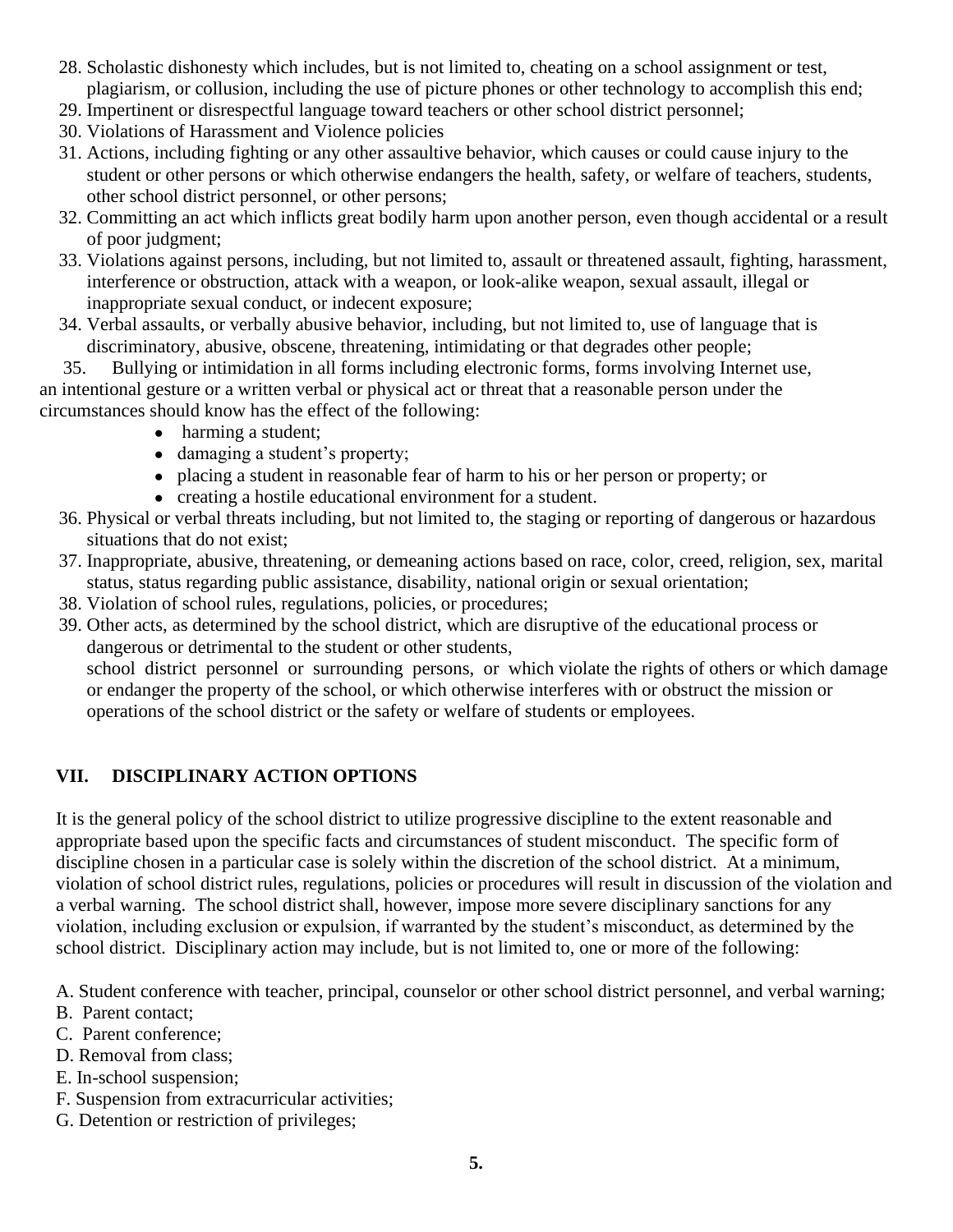- H. Loss of school privileges;
- I. In-school monitoring or revised class schedule;
- J. Referral to in-school support services;
- K. Referral to community resources or outside agency services;
- L. Financial restitution;
- M. Referral to police, other law enforcement agencies, or other appropriate authorities;
- N. A request for a petition to be filed in district court for juvenile delinquency adjudication;
- O. Out-of-school suspension under the Pupil Fair Dismissal Act;
- P. Preparation of an admission or readmission plan;
- Q. Expulsion under the Pupil Fair Dismissal Act;
- R. Exclusion under the Pupil Fair Dismissal Act; and/or

S. Confiscation by school district personnel and/or by law enforcement of any item, article, object, or thing, prohibited by, or used in the violation of, any school district policy, rule regulation, procedure, or state or federal law. If confiscated by the school district, the confiscated item, article, object, or thing may only be released following the completion of any investigation or disciplinary action instituted or taken related to the violation.

T. Other disciplinary action as deemed appropriate by the school district.

U. Saturday School

# **VIII. REMOVAL OF STUDENTS FROM CLASS**

A. Teachers have the responsibility of attempting to modify disruptive student behavior by such means as conferring with the student, using positive reinforcement, assigning detention or other consequences, or contacting the student's parents. When such measures fail, or when the teacher determines it is otherwise appropriate based upon the student's conduct, the teacher shall have the authority to remove the student from class pursuant to the procedures established by this discipline policy. "Removal from class" and "removal" mean any actions taken by a teacher, principal, or other school district employee to prohibit a student from attending a class or activity for a period of time not to exceed five (5) days, pursuant to this discipline policy. Grounds for removal from class shall include any of the following:

- 1. Willful conduct that significantly disrupts the rights of others to an education, including conduct including conduct that interferes with a teacher's ability to teach or communicate effectively with students in a class or with the ability of other students to learn;
- 2. Willful conduct that endangers surrounding persons, including school district employees, the student or other students, or the property of the school;

3. Willful violation of any school rules, regulations, policies or procedures, including the Code of

Student Conduct in this policy; or

4. Other conduct, which in the discretion of the teacher or administration, requires removal of the student from class.

Such removal shall be for at least one (1) activity period or class period of instruction for a given course of study and shall not exceed five (5) such periods.

B. If a student is removed from class more than ten (10) times in a school year, the school district shall notify the parent or guardian of the student's tenth removal from class and make reasonable attempts to convene a meeting with the student's parent or guardian to discuss the problem that is causing the student to be removed from c The purpose of this meeting is to attempt to determine the need for a referral to Student Assistance Team, the need for assessment or other services or whether the parent or guardian should have the student assessed or diagnosed to determine whether the student needs treatment for a mental health disorder.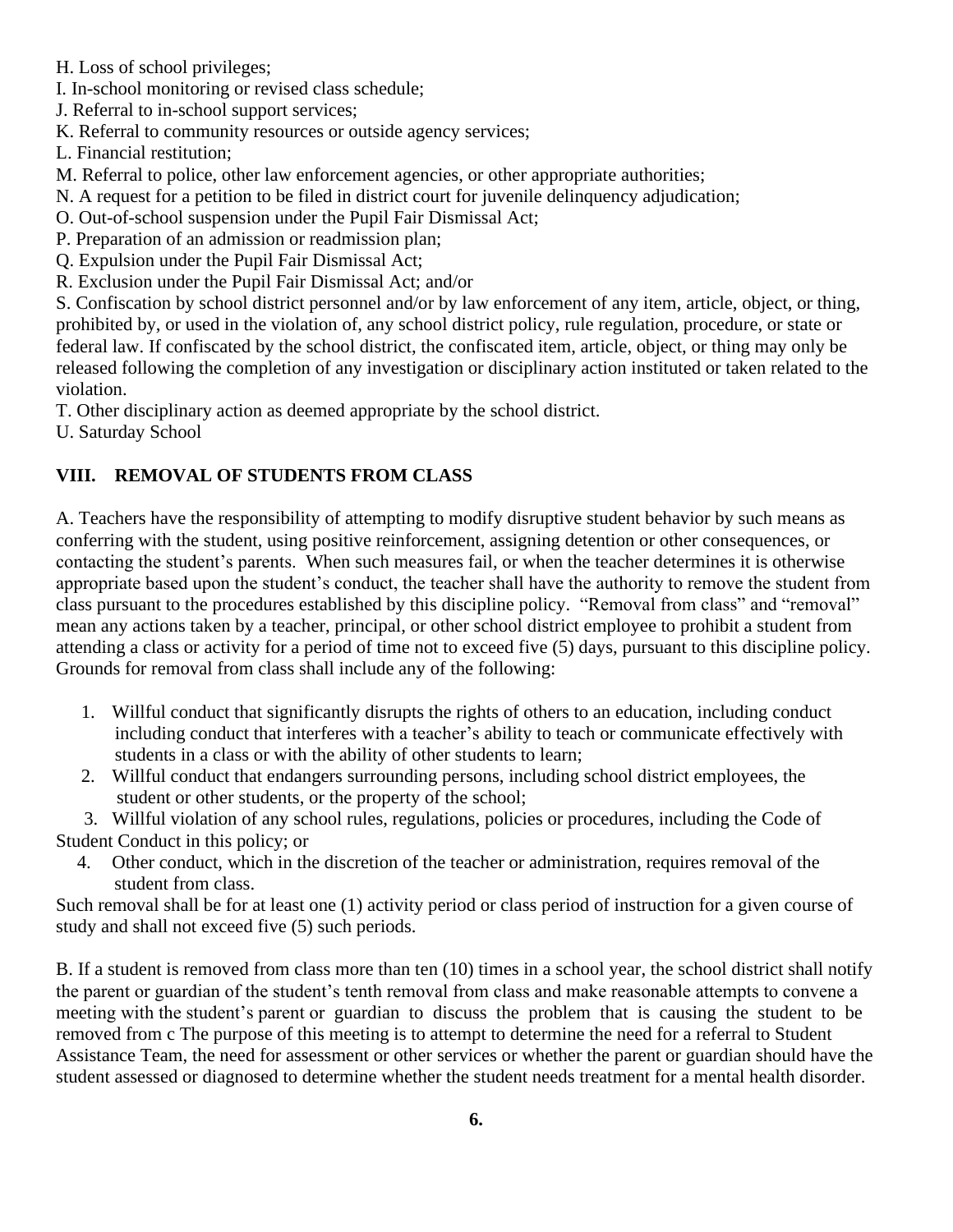The following procedures, disposition, or action will be taken with students who violate school regulations (appendix A):

- B. For student behavior that warrants removal from class, the following procedures will be followed:
- 1. Authority to remove a student from class under the provisions and limitations of this section shall rest with the classroom teacher as outlined in the school major/minor chart. The teacher may remove students from their class for violations of any conditions listed in (A. 1-4) above.
- 2. If removal is for part of one class period simply to provide the student with some time to avoid problems or to provide a clear warning of serious consequences, the formal procedures of this section need not be followed, and procedures which district has worked out to cover such circumstances will remain in effect. The building administrators oversee removal practices and make the final decisions regarding the length of the removal with the following procedures being observed:

a) Students must be sent to the principal's office or another area clearly designated by the building principal. The principal or designee will provide custodial care of the student and will assure the policies and procedures included in this section are observed.

- b) The teacher shall provide the building principal or his/her designee with the following information:
	- *1)* Specific grounds for removal
	- *2)* Any request for administrative support (e.g., teacher would like
		- a principal included in a re-entry conference if one is to be held)
- c) The teacher shall provide the student with the following information:
	- *1)* Specific grounds for removal
	- *2)* Conditions of re-entry (e.g., must meet separately with teacher, must work out a contract, must appear for a conference with parent(s), etc)
	- *3)* Whenever possible, class assignments for the days following the first day of removal.

d) Parents will be contacted to engage their support in correcting the misconduct. The teacher or behavior staff shall provide the parent(s) or guardian with the following information:

- *1)* Specific grounds for removal
- *2)* Length of period of removal
- *3)* Conditions of re-entry including the scheduling of a conference with the parent if necessary

This information will be conveyed by telephone by the teacher and or behavior staff member. The teacher may also use a written notice when it is not possible to reach the parent by telephone or as a follow-up to the telephone contact.

- 3. Removal from class shall be documented in the discipline module of the District's student information system.
- 4. Disciplinary actions resulting in suspension or expulsion shall be documented in the State Disciplinary Information Reporting System. (MDE each year in June)
- 5. Removal from class of students with disabilities must comply with conditions specified in state and federal laws and rules. The student's special education case manager will be notified of the incident leading to removal from class.
- 6. The principal and members of the teaching staff in a school building shall confer at least annually to review and modify any needed building discipline practices.
- 7. The steps outlined in the Chemical Use and Abuse policy will be taken when a student is removed from class due to evidence of being under the influence of drugs.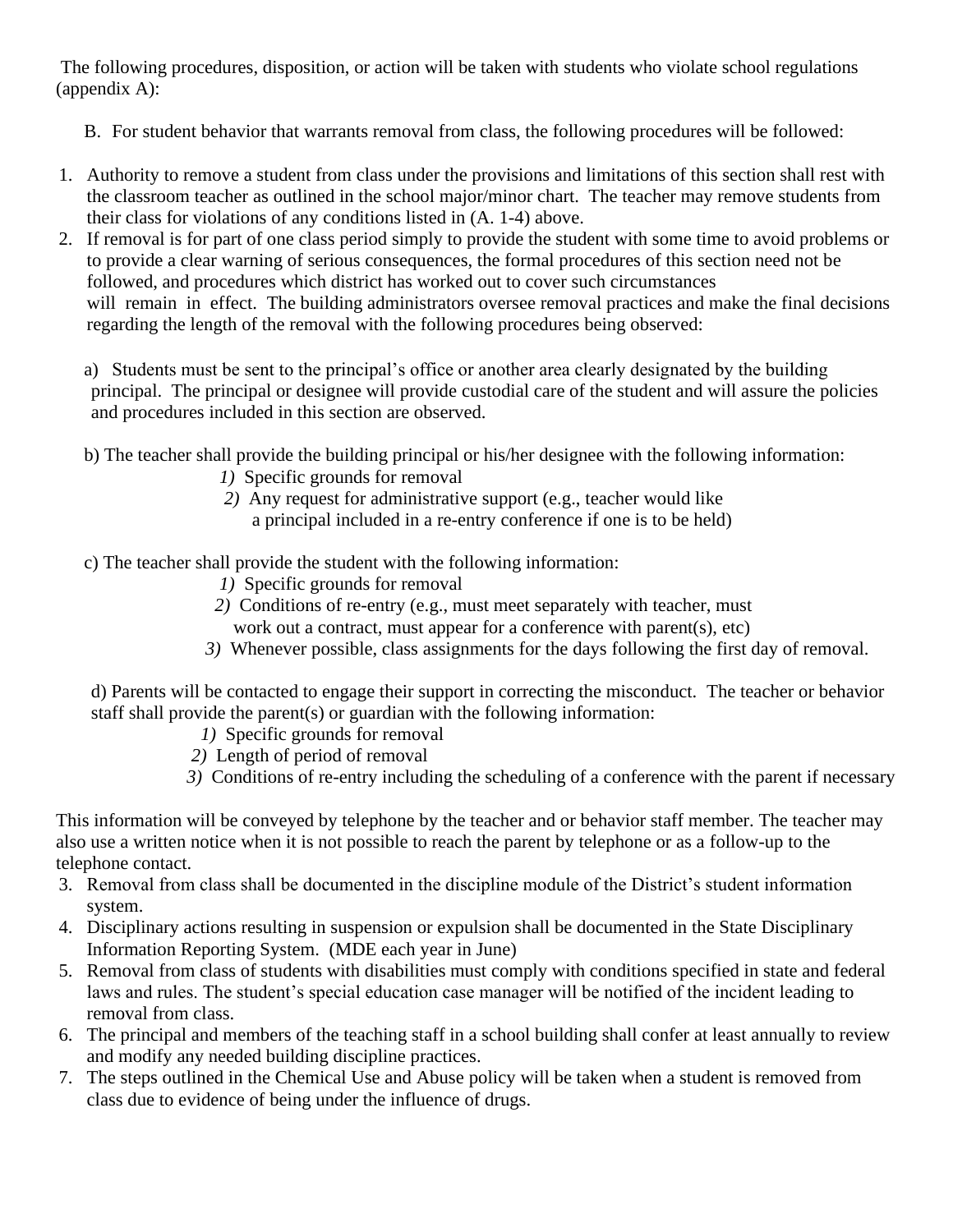#### **IX. DISMISSAL**

A. "Dismissal" means the denial of the current educational program to any student, including exclusion, expulsion and suspension. Dismissal does not include removal from class.

The school district shall not deny due process or equal protection of the law to any student involved in a dismissal proceeding which may result in suspension, exclusion or expulsion.

The school district shall not dismiss any student without attempting to provide alternative educational services before dismissal proceedings, except where it appears that the student will create an immediate and substantial danger to self or to surrounding persons or property.

B. Violations leading to suspension, based upon severity, may also be grounds for actions leading to expulsion, and/or exclusion A student may be dismissed on any of the following grounds:

- 1. Willful violation of any reasonable school board regulation, including those found in this policy;
- 2. Willful conduct that significantly disrupts the rights of others to an education, or the ability of school personnel to perform their duties, or school sponsored extracurricular activities; or
- 3. Willful conduct that endangers the student or other students, or surrounding persons, including school district employees, or property of the school.

#### C. Suspension Procedures

- 1. "Suspension" means an action by the school administration, under rules promulgated by the School Board, prohibiting a student from attending school for a period of no more than ten (10) school days; provided, however, if a suspension is longer than five (5) school days, the suspending administrator shall provide the superintendent with a reason for the longer term of suspension. This definition does not apply to dismissal for one (1) school day or less, except as may be provided in federal law for a student with a disability.
- 2. If a student's total days of removal from school exceed ten (10) cumulative days in a school year, the school district shall make reasonable attempts to convene a meeting with the student and the student's parent or guardian before subsequently removing the student from school and, with the permission of the parent or guardian, arrange for a mental health screening for the student at the parent or guardian's expense. The purpose of this meeting is to attempt to determine the pupil's need for assessment or other services or whether the parent or guardian should have the student assessed or diagnosed to determine whether the student needs treatment for a mental health disorder.
- 3. Each suspension action may include a readmission plan. The plan shall include, where appropriate, a provision for implementing alternative educational services upon readmission and may not be used to extend the current suspension. The school administration may not impose consecutive suspensions against the same student for the same course of conduct, or incident of misconduct, except where the student will create an immediate and substantial danger to self or to surrounding persons or property or where the school district is in the process of initiating an expulsion, in which case the school administration may extend the suspension to a total of fifteen  $(15)$  days.
- 4. In the case of a student with a disability, the student's individual education plan team shall meet immediately but not more than ten (10) school days after the date on which the decision to remove the student from the student's current education placement is made. The individual education plan team shall, at the meeting, conduct a review of the relationship between the child's disability and the behavior subject to disciplinary action, and determine the appropriateness of the child's education plan.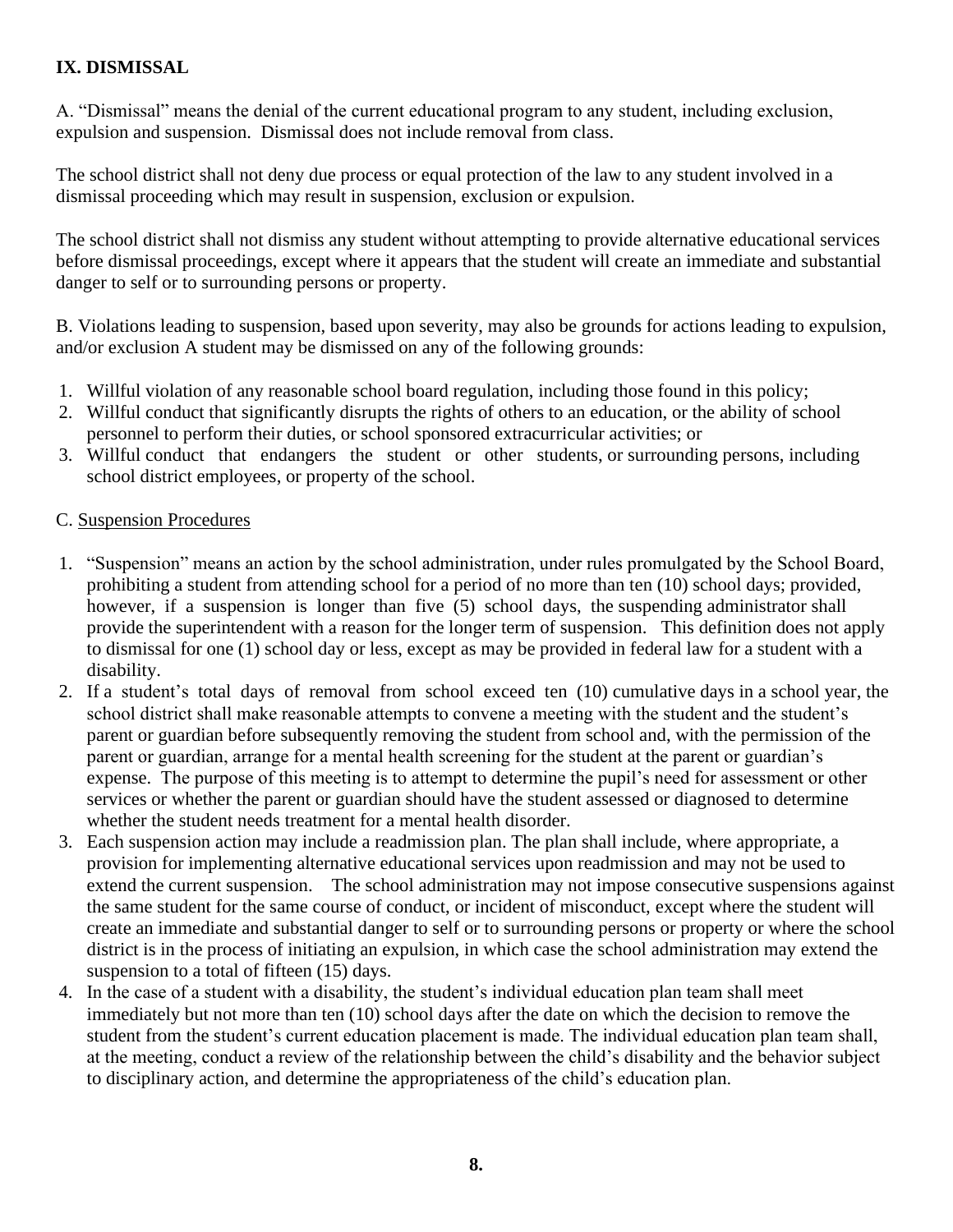The requirements of the individual education plan team meeting apply when:

- a. the parent requests a meeting;
- b. the student is removed from the student's current placement for five (5) or more consecutive days;
- c. the student's total days of removal from the student's placement during the school year exceed ten (10) cumulative days in a school year. The school administration shall implement alternative educational services when the suspension exceeds five (5) days. A separate administrative conference shall be conducted for each period of suspension.
- 5. The school administration shall implement alternative educational services when the suspension exceeds five (5) days. Alternative educational services may include, but are not limited to, special tutoring, modified curriculum, modified instruction, other modifications or adaptations, instruction through electronic media, special education services as indicated by appropriate assessments, homebound instruction, supervised homework, or enrollment in another district or in an alternative learning center under Minn. Stat. § 123A.05 selected to allow the pupil to progress toward meeting graduation standards under Minn. Stat. § 120B.02, although in a different setting.
- 6. The school administration shall not suspend a student from school without an informal administrative conference with the student. The informal administrative conference shall take place before the suspension, except where it appears that the student will create an immediate and substantial danger to self or to surrounding persons or property, in which case the conference shall take place as soon as practical following the suspension. At the informal administrative conference, a school administrator shall notify the student of the grounds for the suspension, provide an explanation of the evidence the authorities have, and the student may present the student's version of the facts. A separate administrative conference is required for each period of suspension.
- 7. A written notice containing the grounds for suspension, a brief statement of the facts, a description of the testimony, a readmission plan, and a copy of the Minnesota Pupil Fair Dismissal Act, Minn. Stat. §§ 121A.40-121A.56, shall be personally served upon the student at or before the time the suspension is to take effect, and upon the student's parent or guardian by mail within forty-eight (48) hours of the conference. (See attached sample Notice of Suspension.)
- 8. The school administration shall make reasonable efforts to notify the student's parent or guardian of the suspension by telephone as soon as possible following suspension.
- 9. In the event a student is suspended without an informal administrative conference on the grounds that the student will create an immediate and substantial danger to surrounding persons or property, the written notice shall be served upon the student and the student's parent or guardian within forty-eight (48) hours of the suspension. Service by mail shall be complete upon mailing.
- 10. Notwithstanding the foregoing provisions, the student may be suspended pending the school board's decision in an expulsion or exclusion proceeding, provided that alternative educational services are implemented to the extent that suspension exceeds five (5) days.

# D. Expulsion and Exclusion Procedures

1. "Expulsion" means a school board action to prohibit an enrolled student from further attendance for up to twelve (12) months from the date the student is expelled. The authority to expel rests with the school board.

- 2. "Exclusion" means an action taken by the school board to prevent enrollment or re-enrollment of a student for a period that shall not extend beyond the school year. The authority to exclude rests with the school board.
- 3. All expulsion and exclusion proceedings will be held pursuant to and in accordance with the provisions of the Minnesota Pupil Fair Dismissal Act, Minn. Stat. §§121A.40-121A.56.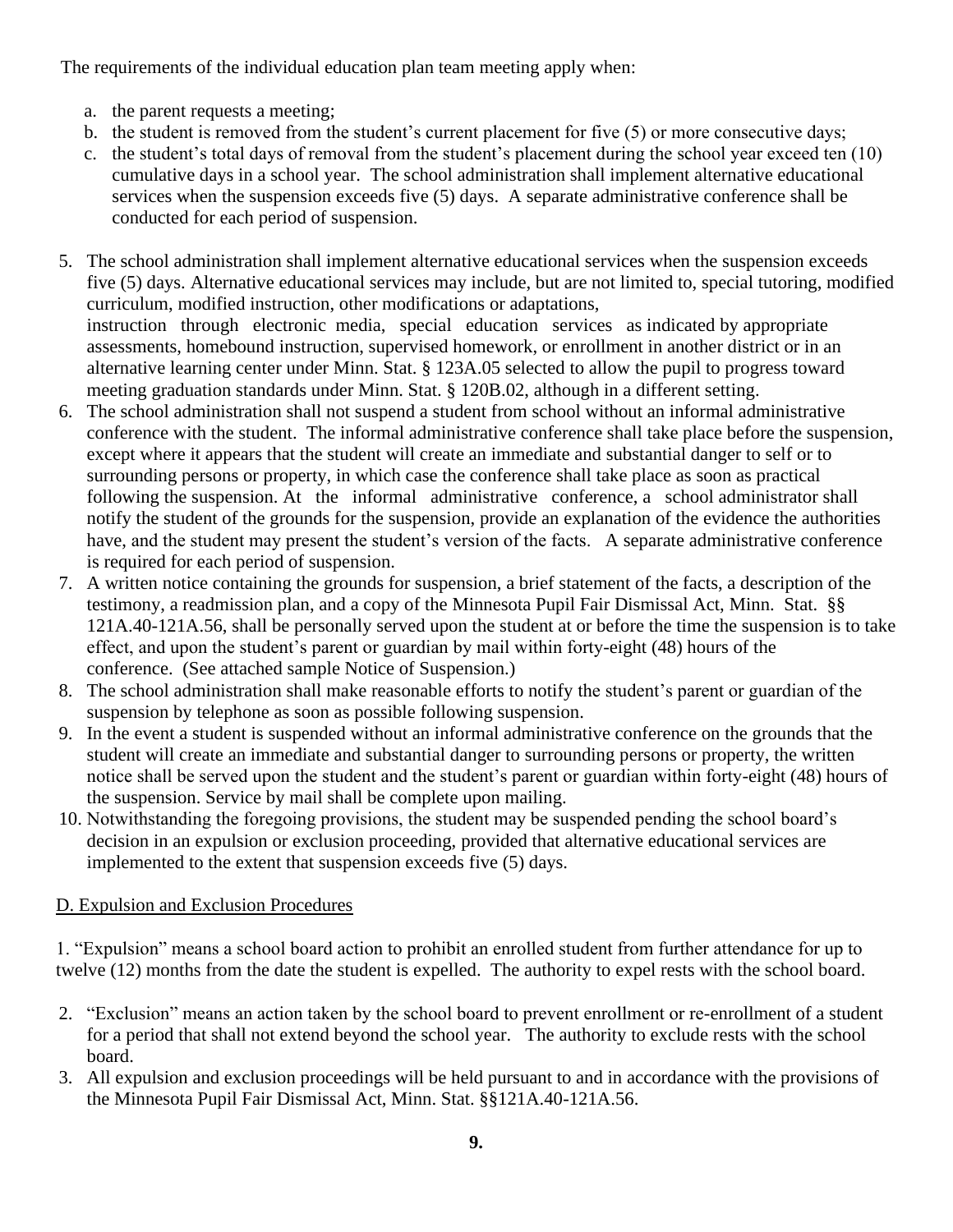- 4. No expulsion or exclusion shall be imposed without a hearing, unless the right to a hearing is waived in writing by the student and parent or guardian.
- 5. The student and parent or guardian shall be provided written notice of the school district's intent to initiate expulsion or exclusion proceedings. This notice shall be served upon the student and his or her parent or guardian personally or by mail, and shall contain a complete statement of the facts; a list of the witnesses and a description of their testimony; state the date, time and place of hearing; be accompanied by a copy of the Pupil Fair Dismissal Act, Minn. Stat. §§ 121A.40-121A.56; describe alternative educational services accorded the student in an attempt to avoid the expulsion proceedings; and inform the student and parent or guardian of their right to: (1) have a representative of the student's own choosing, including legal counsel at the hearing; (2) examine the student's records before the hearing; (3) present evidence; and (4) confront and cross- examine witnesses. The school district shall advise the student's parent or guardian that free or lowcost legal assistance may be available and that a legal assistance resource list is available from the Minnesota Department of Education (MDE).
- 6. The hearing shall be scheduled within ten (10) days of the service of the written notice unless an extension, not to exceed five (5) days, is requested for good cause by the school district, student, parent or guardian.
- 7. All hearings shall be held at a time and place reasonably convenient to the student, parent or guardian and shall be closed, unless the student, parent or guardian requests an open hearing.
- 8. The school district shall record the hearing proceedings at district expense, and a party may obtain a transcript at its own expense.
- 9. The student shall have a right to a representative of the student's own choosing, including legal counsel, at the student's sole expense. The school district shall advise the student's parent or guardian that free or attorney to represent the school district in any proceeding.
- 10. If the student designates a representative other than the parent or guardian, the representative must have a written authorization from the student and the parent or guardian providing them with access to and/or copies of the student's records.
- 11. All expulsion or exclusion hearings shall take place before and be conducted by an independent hearing officer designated by the school district. The hearing shall be conducted in a fair and impartial manner. Testimony shall be given under oath and the hearing officer shall have the power to issue subpoenas and administer oaths.
- 12. At a reasonable time prior to the hearing, the student, parent or guardian, or authorized representative shall be given access to all school district records pertaining to the student, including any tests or reports upon which the proposed dismissal action may be based.
- 13. The student, parent or guardian, or authorized representative, shall have the right to compel the presence of any school district employee or agent or any other person who may have evidence upon which the proposed dismissal action may be based, and to confront and cross-examine any witnesses testifying for the school district.
- 14. The student, parent or guardian, or authorized representative, shall have the right to present evidence and testimony, including expert psychological or educational testimony.
- 15. The student cannot be compelled to testify in the dismissal proceedings.
- 16. The hearing officer shall prepare findings and a recommendation based solely upon substantial evidence presented at the hearing, which must be made to the school board and served upon the parties within two (2) days after the close of the hearing.
- 17. The school board shall base its decision upon the findings and recommendation of the hearing officer and shall render its decision at a meeting held within five (5) days after receiving the findings and recommendation. The school board may provide the parties with the opportunity to present exceptions and comments to the hearing officer's findings and recommendation provided that neither party presents any evidence not admitted at the hearing. The decision by the school board must be based on the record, must be in writing, and must state the controlling facts on which the decision is made in sufficient detail to apprise the parties and the Commissioner of Education (Commissioner) of the basis and reason for the decision.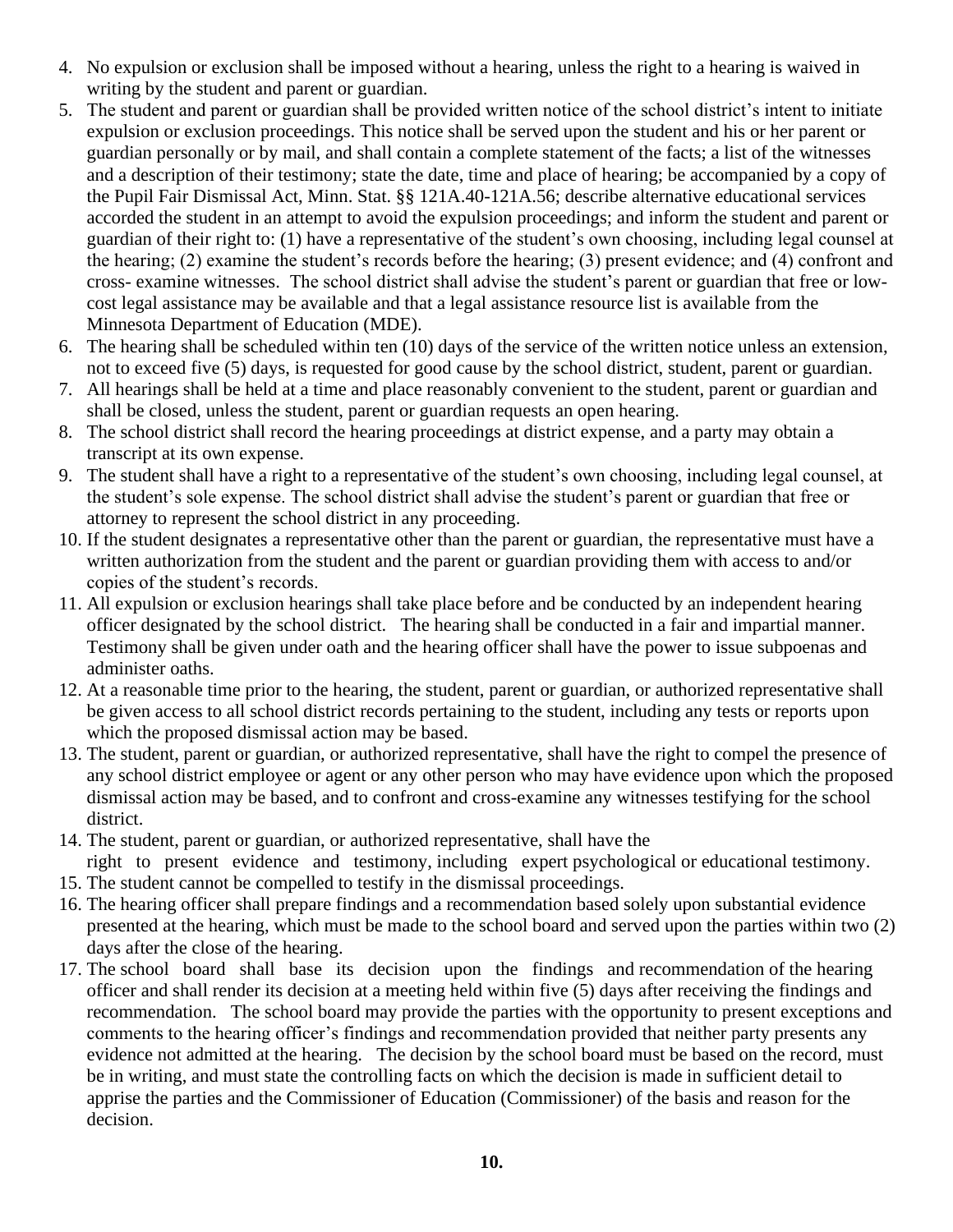- 18. A party to an expulsion or exclusion decision made by the school board may appeal the decision to the Commissioner within twenty-one (21) calendar days of school board action pursuant to Minn. Stat. § 121A.49. The decision of the school board shall be implemented during the appeal to the Commissioner.
- 19. The school district shall report any suspension, expulsion or exclusion action taken to the appropriate public service agency, when the student is under the supervision of such agency.
- 20. The school district shall report each expulsion or exclusion within thirty (30) days of the effective date of the action to the Commissioner. This report shall include a statement of alternative educational services given the student and the reason for, the effective date, and the duration of the exclusion or expulsion. The dismissal report must include state student identification numbers of affected students.
- 21. Whenever a student fails to return to school within ten (10) school days of the termination of dismissal, a school administrator shall inform the student and his/her parent or guardian by mail of the student's right to attend and to be reinstated in the school district.

#### **X. ADMISSION OR READMISSION PLAN**

A school administrator shall prepare and enforce an admission or readmission plan for any student who is excluded or expelled from school. The plan may include measures to improve the student's behavior and require parental involvement in the admission or readmission process and may indicate the consequences to the student of not improving the student's behavior. The readmission plan must not obligate parents to provide a sympathomimetic medication for their child as a condition of readmission.

# **XI. NOTIFICATION OF POLICY VIOLATIONS**

Notification of any violation of this policy and resulting disciplinary action shall be as provided herein, or as otherwise provided by the Pupil Fair Dismissal Act or other applicable law. The teacher, principal or other school district official may provide additional notification as deemed appropriate.

#### **XII. STUDENT DISCIPLINE RECORDS**

It is the policy of the school district that complete and accurate student discipline records be maintained. The collection, dissemination, and maintenance of student discipline records shall be consistent with applicable school district policies and federal and state law, including the Minnesota Government Data Practices Act, Minn. Stat. Ch. 13.

#### **XIII. STUDENTS WITH DISABILITIES**

Students who are currently identified as disabled under IDEA or Section 504 will be subject to the provisions of this policy, unless the student's IEP or 504 plan specifies a necessary modification. Where a student is dismissed for five (5) or more consecutive days, or has accumulated more than ten (10) days of dismissal over the course of the school year, the school district will convene a meeting to determine whether the student's educational program is appropriate and whether the behavior subject to discipline is a manifestation of the student's disability. Such a meeting must be held within ten (10) days of the school district's decision to remove the student from his or her current educational placement and must be held before commencing an expulsion or exclusion of the student. If the student's educational program is appropriate and the behavior is not a manifestation of the student's disability, the school district will proceed with discipline – up to and including expulsion – as if the student did not have a disability, unless the student's educational program provides otherwise.